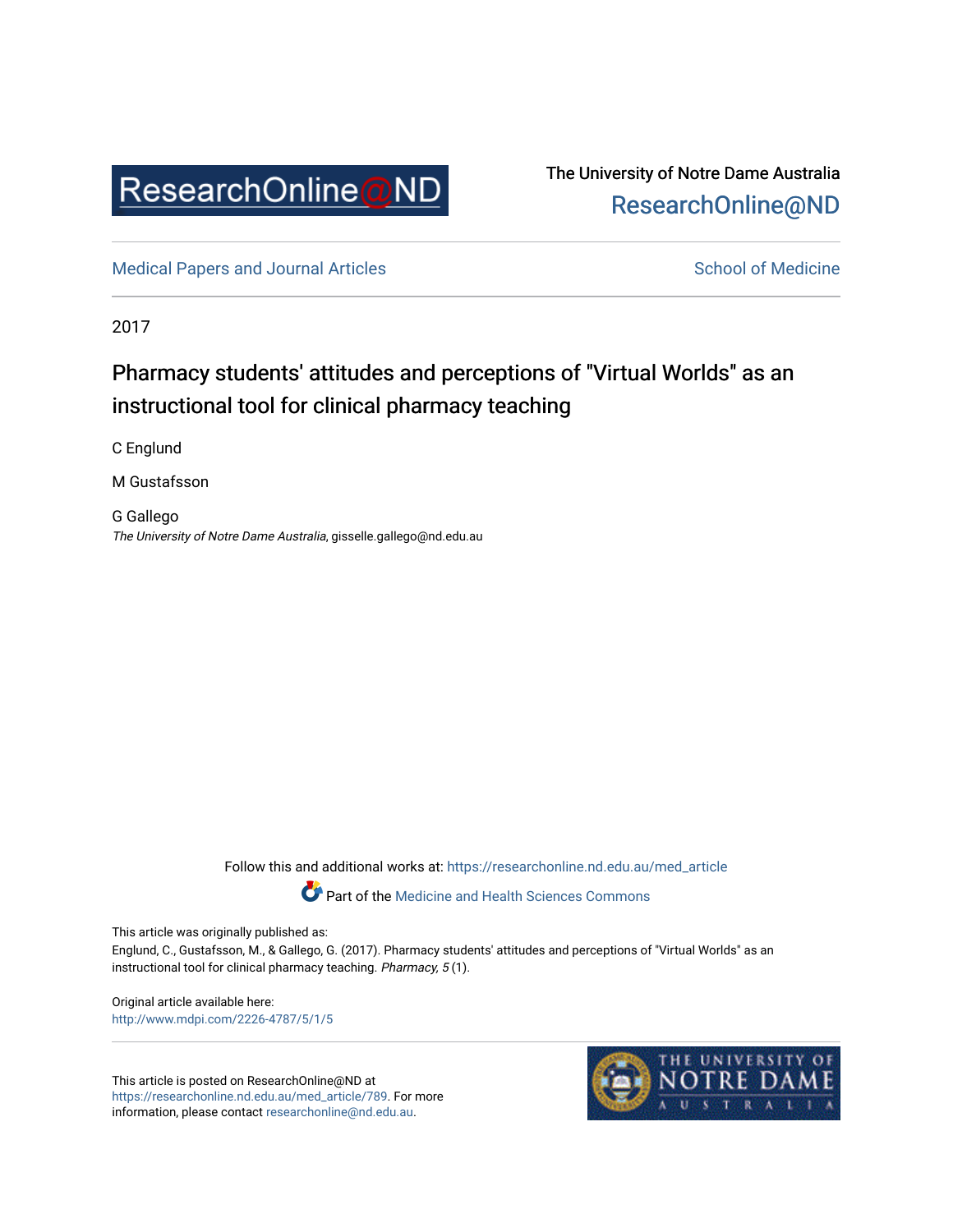This is an Open Access article distributed in accordance with the Creative Commons Attribution NonCommercial-ShareAlike 4.0 International license (CC BY-NC-SA 4.0), which permits unrestricted use, distribution, reproduction and adaptation of the material in any medium for non-commercial purposes, provided the original author and source are credited See[: https://creativecommons.org/licenses/by-nc-sa/4.0/](https://creativecommons.org/licenses/by-nc-sa/4.0/)

This article originally published in *Pharmacy* available at:<http://www.mdpi.com/2226-4787/5/1/5>

Englund, C., Gustafsson, M., and Gallego, G. (2017) Pharmacy students' attitudes and perceptions of "Virtual Worlds" as an instructional tool for clinical pharmacy teaching. *Pharmacy, 5*(1). DOI: [10.3390/pharmacy5010005](http://dx.doi.org/10.3390/pharmacy5010005)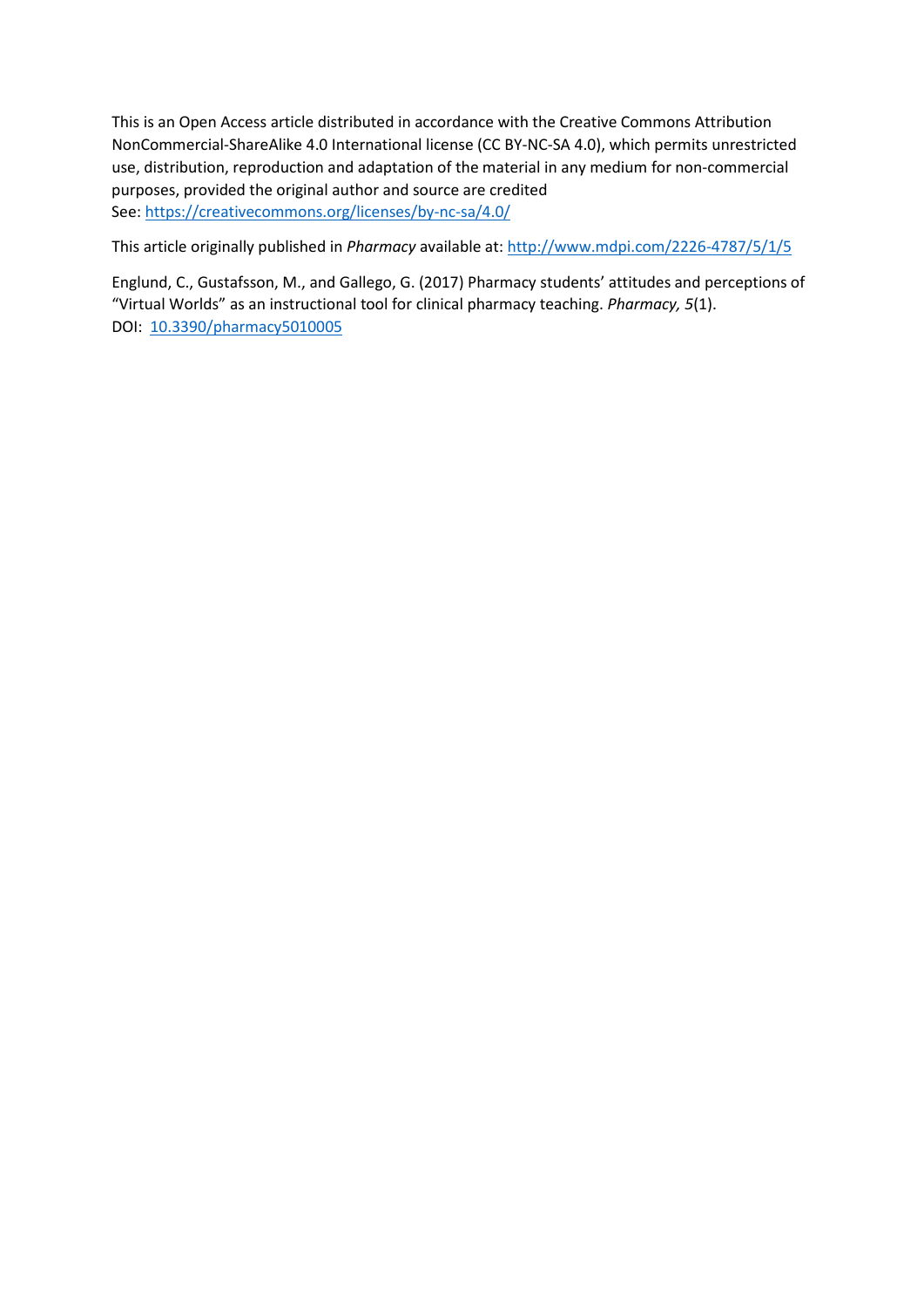



# *Article* **Pharmacy Students' Attitudes and Perceptions of "Virtual Worlds" as an Instructional Tool for Clinical Pharmacy Teaching**

# **Claire Englund <sup>1</sup> , Maria Gustafsson 2,\* and Gisselle Gallego 2,3**

- <sup>1</sup> Center for Educational Development (UPL), Umeå University, SE-90187 Umeå, Sweden; claire.englund@umu.se
- <sup>2</sup> Department of Pharmacology and Clinical Neuroscience, Umeå University, SE-90187 Umeå, Sweden; gisselle.gallego@umu.se
- <sup>3</sup> School of Medicine, The University of Notre Dame, Australia, New South Wales 2010, Australia
- **\*** Correspondence: maria.gustafsson@umu.se; Tel.: +46-907-853-562

## Academic Editor: Jeffrey Atkinson

Received: 7 November 2016; Accepted: 23 January 2017; Published: 5 February 2017

**Abstract:** The objectives of this study were to explore pharmacy students' perceptions and experiences of three-dimensional virtual worlds (3DVWs) as an instructional tool for clinical pharmacy teaching. Semi-structured interviews were carried out with Master of Science in Pharmacy students who had participated in communicative exercises in a 3DVW. Interviews were digitally recorded, transcribed and analyzed using thematic analysis. More than half of the students were positive to using 3DVWs for educational purposes and see the advantages of having a setting where communication can be practiced in an authentic but 'safe' environment available online. However, many students also reported technical difficulties in using the 3DVW which impacted negatively on the learning experience. Perceived ease of use and usefulness of 3DVWs appears to play an important role for students. The students' level of engagement relates to not only their computer skills, but also to the value they place on 3DVWs as an instructional tool.

**Keywords:** three-dimensional virtual worlds; clinical pharmacy teaching; pharmacy school

## **1. Introduction**

Three-dimensional virtual worlds (3DVWs), such as OpenSimulator [\(http://opensimulator.org/\)](http://opensimulator.org/) (OS) or SecondLife (SL), are online, multi-user three-dimensional computer-generated environments that simulate the real world. A 3DVW, also known as an immersive virtual world (IVW), is a simulated multimedia environment that provides graphical representation of a physical space where users can interact and communicate by voice chat through their own graphical and digital self-representation known as an 'avatar' [\[1,](#page-11-0)[2\]](#page-11-1). The avatar is navigated by the user and may or may not resemble the persons' appearance. 3DVWs can offer a wide range of learning opportunities, but also require a new way of thinking for both teachers and students [\[3\]](#page-11-2). The three-dimensional features of 3DVWs have the potential to create an engaging and realistic learning experience [\[4,](#page-11-3)[5\]](#page-11-4). According to Savin-Baden 3DVWs have great educational potential in the form of role-playing and foster dialogical learning and social interaction [\[6\]](#page-11-5). There is an increasing interest in conducting teaching in 3DVWs, which can contribute to greater variety in the design of learning opportunities offered to students. Lim for example, described the "six learnings of Second Life" [\[7\]](#page-11-6), including collaborative learning, where students work in teams to solve problems. According to Salmon [\[8\]](#page-11-7), 3DVWs can aid collaborative learning in the form of cooperation and exchange, i.e., to exchange views and learn from each other to achieve a common goal.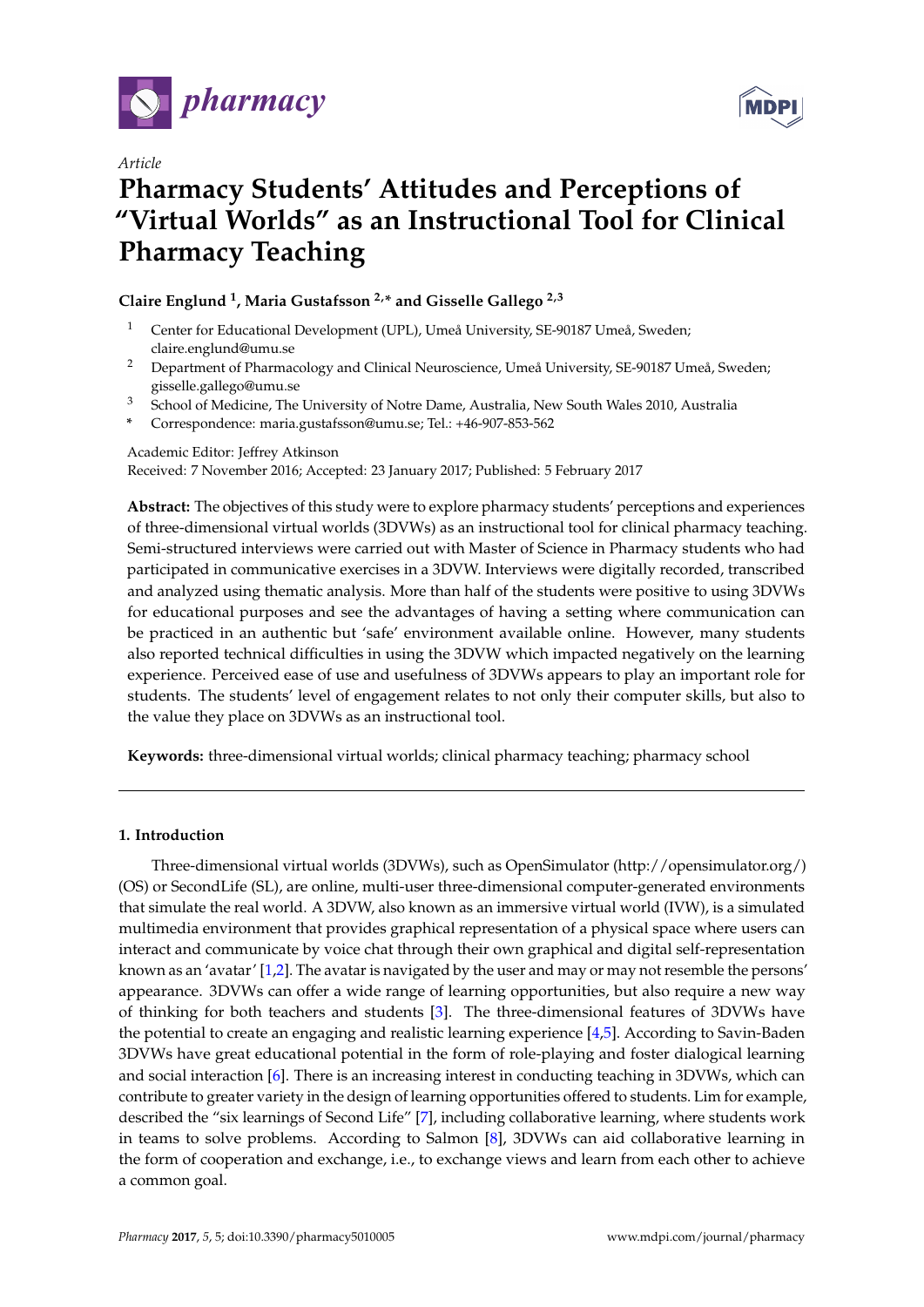As described by Ghanbarzadeh et al. [\[2\]](#page-11-1), 3DVWs are an emerging method used in both traditional classrooms and distance education and have been utilized in disciplines such as healthcare education [\[9](#page-11-8)[,10\]](#page-11-9), teacher education [\[11,](#page-11-10)[12\]](#page-11-11), and language development [\[13\]](#page-11-12). There are however challenges to creating effective learning scenarios in 3DVWs, including technical issues such as bandwidth and the development of basic in-world competencies such as the need to manipulate and manage avatars in the 3DVW [\[11](#page-11-10)[,14\]](#page-11-13). Despite its growing popularity in medicine and nursing, the uptake in pharmacy has been slow and most studies describing their use have been based in New Zealand, the United States (US), and the United Kingdom (UK) [\[2](#page-11-1)[,15](#page-12-0)[,16\]](#page-12-1). Some examples include but are not limited to: an elective course on drug safety for second and third year Doctor in Pharmacy students [\[17\]](#page-12-2), an advanced therapeutics course which supplements lecture content [\[18\]](#page-12-3), and an online virtual patient program to train pharmacy students and pharmacists in providing medication therapy management [\[19\]](#page-12-4). However, most of these courses are electives and limited information is available on established non-elective courses where students are required to participate in 3DVW learning activities to complete course objectives.

#### *1.1. Education Environment*

In response to the shortage of pharmacists in sparsely populated areas, Umeå University established its distance Bachelor of Science in Pharmacy program in 2003. In Sweden, there are two different pharmacy degrees: prescriptionist ("receptarie" in Swedish) and pharmacist ("apotekare" in Swedish). Prescriptionists have a Bachelor's degree (three years) and most often work in community pharmacies. Pharmacists have a Master's degree (five years) and are more involved with specialized tasks such as educational activities, medication reviews, research and development, and drug and therapeutics committees [\[20\]](#page-12-5). Umeå University offers a three year web-based Bachelor's program [\[21\]](#page-12-6), a supplementary two year web-based Master's degree, and most recently a five year web-based Master of Science in Pharmacy program. Students from Sweden, Norway, and Finland are allowed to apply to all programs. However, they need to be able to understand and speak Swedish as all course materials and exercises are conducted in Swedish. Prescriptionists are also recognized in these countries but the role does not exist elsewhere. While face to face meetings are held on campus on a number of occasions, most of the teaching takes place online. Neither program is available as a campus-based option at Umeå University. The mode of delivery for all pharmacy programs at Umeå University is web-based.

In 2009, a virtual community pharmacy and later a hospital (see Figure [1\)](#page-4-0) were developed in collaboration between the Center for Educational Development (UPL) and the pharmacy program at Umeå University. The aim was to develop a new pedagogical model to improve student learning and provide authentic opportunities for communication training for distance students through the development of virtual hospitals and community pharmacies. The 3DVW has been used in the clinical pharmacy course since its inception in 2011. In the clinical pharmacy course, students are provided with opportunities for training in simulated ward rounds and patient meetings in the 3DVW, where students can practice communication with patients and doctors in a professional manner. The virtual hospital environment was designed by the course teacher and built by an educational technologist from UPL using a three-dimensional modeling tool. The aim was to create a realistic setting, promoting a sense of immersion or 'presence' in the virtual environment. Childs [\[22\]](#page-12-7) found a strong correlation between satisfaction with the learning activities in a 3DVW and an experience of presence, and suggested that until learners have acquired a sense of presence in a virtual world their ability to learn may be impaired. Avatars used in the learning activity can be personalized to create different categories of patients or hospital staff, and if necessary the instructor's voice can be altered (morphed).

The implementation of 3DVWs in more courses in the pharmacy program is under consideration, however before doing so there is a need to evaluate the perceptions and experiences of the pharmacy students that have participated in exercises in the 3DVW during the course. As noted by Chow et al.,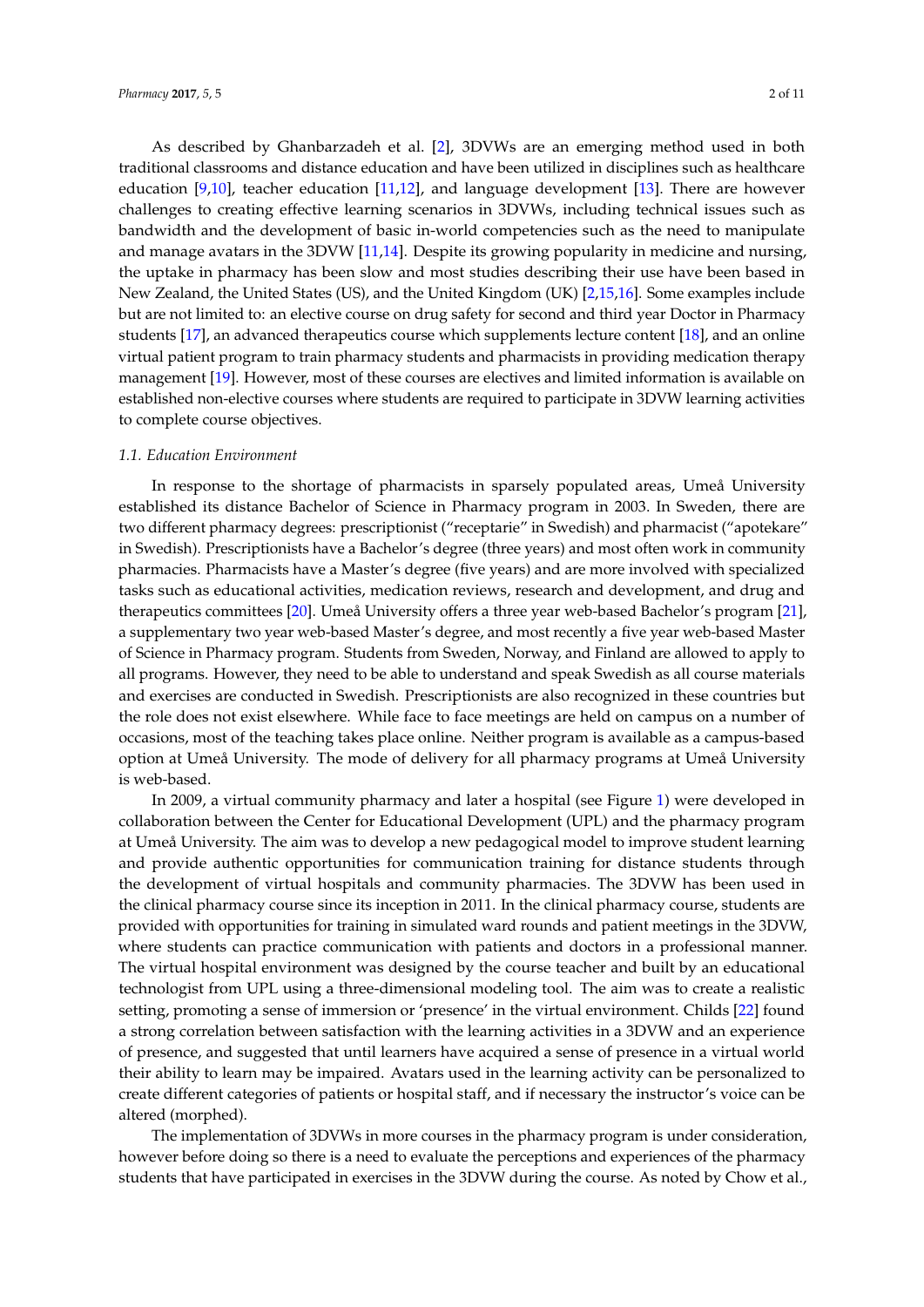it is important to understand the reasons why users accept or reject a new technology [\[23\]](#page-12-8). The technology acceptance model (TAM) is one of the most extensively used models to predict and explain the acceptance of a new technology [\[23\]](#page-12-8). In this theoretical model it is hypothesized that and explain the acceptance of a new technology [23]. In this theoretical model it is hypothesized that an individual's intention to use a technology is controlled by two attitudes: how easy it is to use and an individual's intention to use a technology is controlled by two attitudes: how easy it is to use and its usefulness [\[23\]](#page-12-8). Hence, the aim of this study was to explore pharmacy students' perceptions and experiences of 3DVWs as an instructional tool for clinical pharmacy teaching. experiences of 3DVWs as an instructional tool for clinical pharmacy teaching.

<span id="page-4-0"></span>

**Figure 1.** View of the virtual hospital ward where the pharmacist and the patient can meet and discuss **Figure 1.** View of the virtual hospital ward where the pharmacist and the patient can meet and discuss the patient's drug treatment. the patient's drug treatment.

# *1.2. Course Description 1.2. Course Description*

The course in clinical pharmacy, 7.5 ECTS was developed in 2011 when the two-year The course in clinical pharmacy, 7.5 ECTS was developed in 2011 when the two-year supplementary distance Master's degree was first offered at Umeå University. The course is mainly supplementary distance Master's degree was first offered at Umeå University. The course is mainly web-based but the students also spend three days on campus at the beginning of the course. The web-based but the students also spend three days on campus at the beginning of the course. The course course uses digital technologies such as Ping Pong (the program learning management system, LMS), uses digital technologies such as Ping Pong (the program learning management system, LMS), Adobe Connect (a web-based communication program), and a 3DVW for online communication, Adobe Connect (a web-based communication program), and a 3DVW for online communication, combined with net based meetings with lecturers at the university. All these digital technologies have combined with net based meetings with lecturers at the university. All these digital technologies have been used since the program's inception in 2011. The course covers various methods for performing been used since the program's inception in 2011. The course covers various methods for performing clinical pharmacy work and is built on the basis of problem base learning exercises (PBL) such as clinical pharmacy work and is built on the basis of problem base learning exercises (PBL) such as patient cases containing complex drug related problems (DRPs) that the students work with and patient cases containing complex drug related problems (DRPs) that the students work with and discuss. The students need to search for and critically evaluate the literature and apply evidence-discuss. The students need to search for and critically evaluate the literature and apply evidence-based based medicine to be able to perform a comprehensive medication review for each individual patient medicine to be able to perform a comprehensive medication review for each individual patient (case). (case). The students present some of the patient cases in Adobe Connect and some of them on campus. The students present some of the patient cases in Adobe Connect and some of them on campus. Furthermore, to achieve one of the learning objectives: "to communicate with patients and doctors Furthermore, to achieve one of the learning objectives: "to communicate with patients and doctors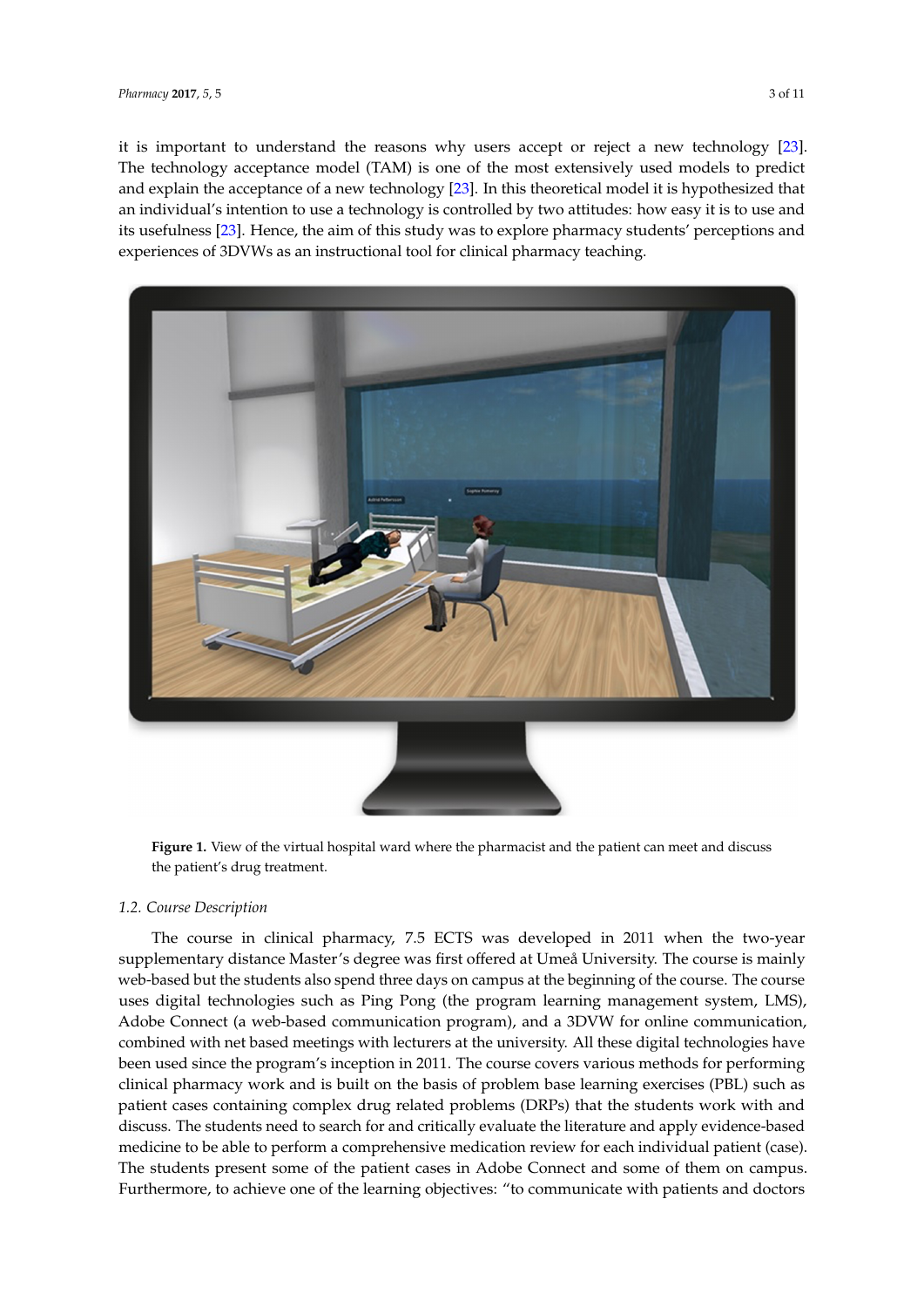about individual patients' drug therapy", the 3DVW is used for presenting the remaining cases. The seminars in the 3DVW are designed as role-playing simulations. Both the teacher and the students take on the roles of specific characters, the student as a clinical pharmacist and the teacher as a patient or doctor. Before the communication exercise starts, the students are provided with a medication list and a medical record for each patient (case) to be able to prepare for the meetings. The student, in the role as a clinical pharmacist, will then meet the patient in the 3DVW and communicate with her/him about their prescribed medications. The student will then perform a medication review with the information gathered from the patient interview, medication list, and medical record. Then, the doctor and student will meet in a ward round in the 3DVW and communicate regarding the DRPs found. For each exercise, the student has 30 min (excluding preparation time), which gives them enough time to perform their task. The exercises are not graded, except one patient case in 3DVW that is used as an assessment task, performed in the way described above. The second assessment is a traditional written assignment where the students are asked to do a medication review for three patient cases. These assessments are graded by the clinical pharmacist who is responsible for the course.

### **2. Materials and Methods**

In order to gain insight into the perceptions and experiences of pharmacy students to the use of 3DVWs such as OpenSimulator, a qualitative approach to data collection was adopted [\[24\]](#page-12-9). This study adheres to the consolidated criteria for reporting qualitative studies (COREQ) [\[25\]](#page-12-10).

## *2.1. Participants and Recruitment*

Convenience sampling [\[26\]](#page-12-11), was used to identify second year Master of Pharmacy students who had participated in communicative exercises in the 3DVW on the clinical pharmacy course. An invitation to participate was posted on the notice board of the program learning management system, where students were invited to contribute to the evaluation. Twelve of the fifteen students enrolled in the course agreed to participate. The average age of the participants was 32.8 years (range 25 to 39), three were male and nine were female. All participants reported having no previous experience of 3DVWs prior to enrollment on the clinical pharmacy course. The respondents received a participant information sheet concerning the purpose of the study prior to participation and gave their written consent for the gathered data to be used in this study. Due to the confidential nature of the information revealed, emphasis was placed on reassuring each respondent that anonymity is guaranteed.

### *2.2. Data Collection*

Semi-structured interviews with twelve students were carried out in May 2015 by a member of the Center for Educational Development to elicit the students' perceptions and experiences of carrying out educational activities in a 3DVW. Based on a review of the literature and discussions within the team an interview schedule with a list of topics was developed. The schedule focused on two main areas: (1) relevant background information such as participants' previous experience of 3DVWs, general computer skills, and any technical problems encountered; and (2) the participants' perceptions and experiences of using the 3DVW as a tool for learning. The schedule acted as a guide or prompt sheet to ensure that the same topics were covered during the interviews. However, the interview questions were as non-directive as possible and respondents were able to express their own concerns. This allowed relevant issues to emerge and evolve as the study progressed which were then included in the interview schedule.

A pilot test interview was conducted with a participant resident in Umeå to determine the suitability of the questions. After the test, new topics suggested by the participant were included in the schedule, and interview questions considered difficult to answer were reworded. Since the degree is delivered almost entirely online the participants were geographically widely dispersed. Interviews with the remaining 11 participants were therefore carried out in Tromsö,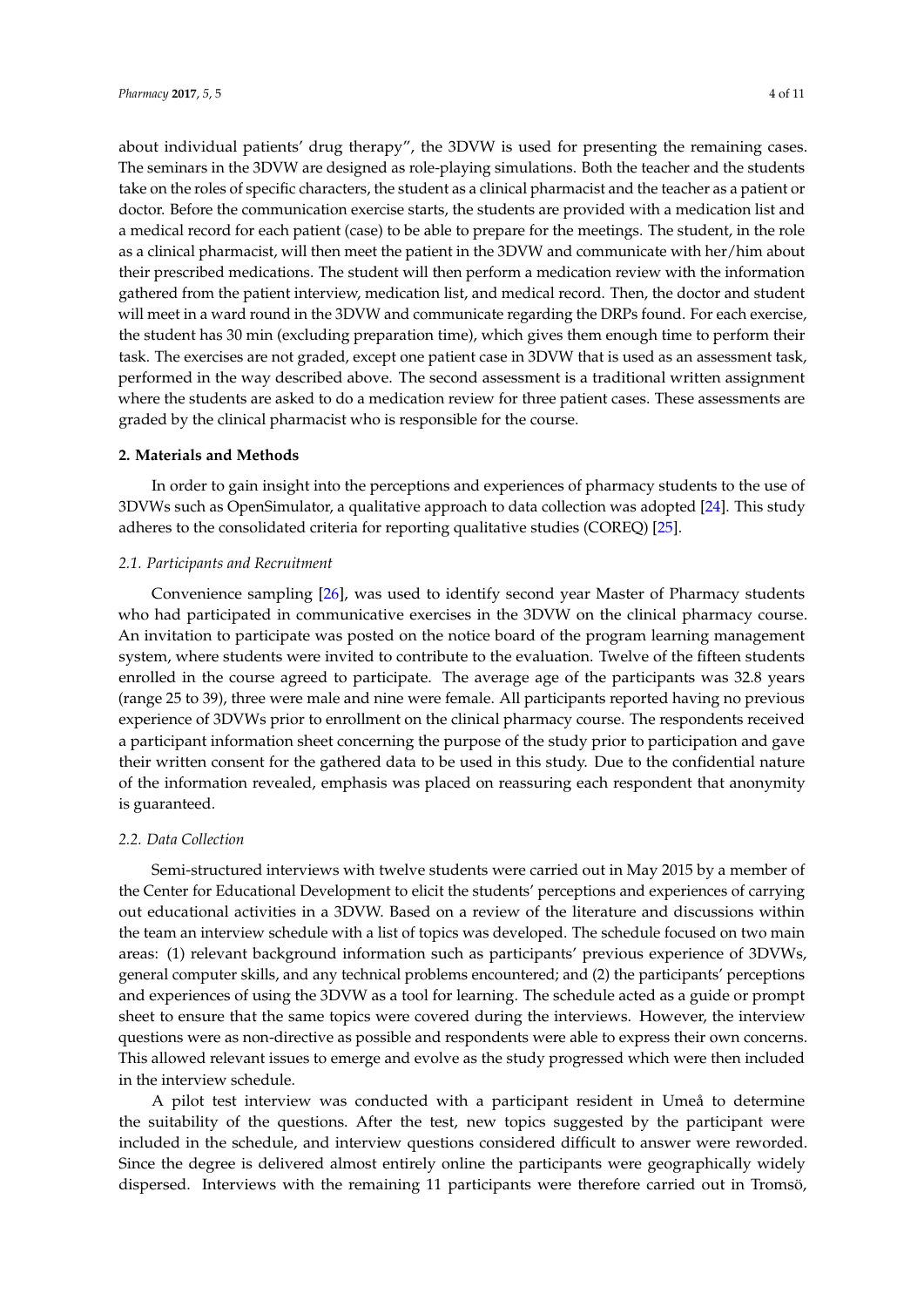Norway where students were attending laboratory training. All interviews were approximately 25 min in length (range 15–35) and were digitally recorded and later transcribed for analysis. One student was Norwegian and the remaining 11 were Swedish. The respondents' contributions were anonymized and stored according to research ethics regulations. Qualitative software QSR NVivo® Version 10 (QSR International, Melbourne, Australia) was used to record, store, and organize the data. Thematic analysis was used to analyze interview data [\[27\]](#page-12-12). The interview transcripts were read iteratively by the researcher (CE) to gain an overall sense of the data. The interview data was then read again and coded to produce an initial code list until, in the opinion of the researcher, analysis had reached a theoretical saturation. From this basis the data was then coded selectively in terms of emergent themes related to the aims of the study. Quotations were translated from Swedish to English by author CE, and then re-examined and re-translated by author MG for accuracy.

## *2.3. Ethics*

No ethical committee approval was sought prior to beginning this research as it is not mandatory by Swedish law for this type of study. Nonetheless, all respondents were provided with information about the research project and signed a written consent to participate.

## **3. Results**

Analysis of the data revealed a variety of factors underlying respondents' perceptions and experiences of using 3DVWs as an instructional tool for clinical pharmacy teaching. The emergent themes are listed in Table [1](#page-6-0) and are described in greater detail below. Firstly, background information concerning the participants' computer skills, prior experience of 3DVWs, and introduction to the 3DVW is described and secondly, the students' perceptions and experiences of the 3DVW and learning activity are illustrated.

<span id="page-6-0"></span>

| Theme                                                     | <b>Subthemes</b>                                                                              |
|-----------------------------------------------------------|-----------------------------------------------------------------------------------------------|
| Background information                                    | General computer skills<br>Instruction and guidance provided<br>Familiarization with the 3DVW |
| Perceptions and experiences of<br>the virtual environment | General attitudes to the 3DVW<br>Perceived usefulness<br>Perceived ease of use                |

**Table 1.** Themes and emergent sub-themes.

# *3.1. Background Information*

# 3.1.1. General Computer Skills

The mode of delivery for the Master's degree is web-based; consequently, students studying the degree program have good general levels of computer literacy. Nonetheless, this does not include the use of games and virtual reality. Some participants also indicated that they did not feel themselves to be fully competent computer users; these participants were also those most negative to using 3DVWs for educational purposes and experienced the most problems with the technology:

"Well, what did I think? A little curious at first and then we had the introduction, one hour, and then we had to test the program ourselves. I do not like computer games. I get headaches from sitting too long in front of the computer. I had trouble moving my avatar around and my experience was, now I'll be honest, that was a bit unnecessary, having to do it through the OpenSimulator."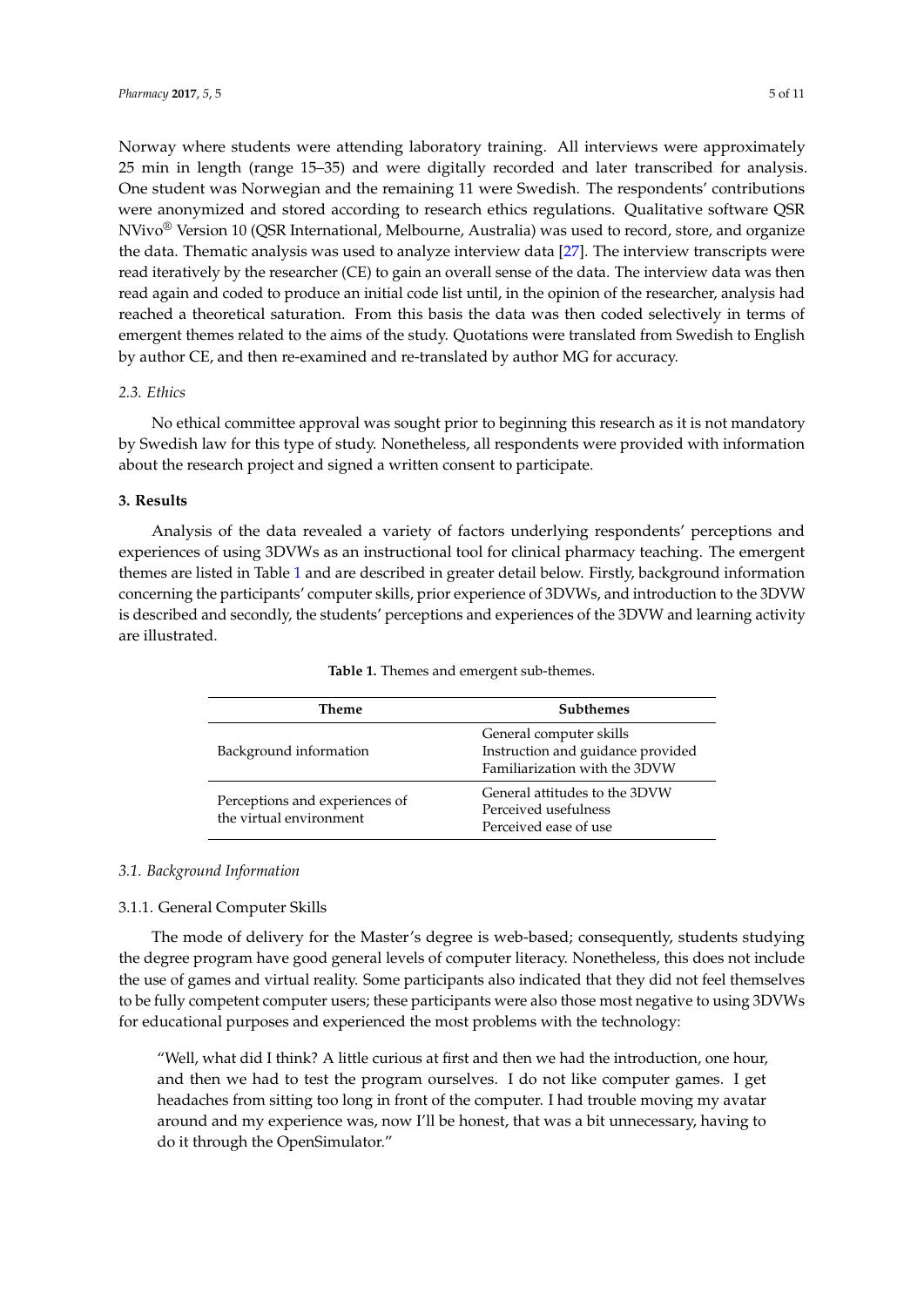Three of the twelve participants had previously studied at Umeå University and thus had prior experience of web-based education. These three were also among the most positive to the use of 3DVWs and found the technology easy to use:

"It was a good way to learn how to communicate with patients and doctors on the right level. We could talk to each other wherever we were. I had no problem with the voice or sound. I think even people with minimal computer skills could easily cope with this."

It is important to note that none of the participants had previous experience of 3DVWs. However, several had some experience of computer simulation games such as Sims, World of Warcraft, and Habbo.

### 3.1.2. Instructions and Guidance Provided

All of the students interviewed were satisfied with both the introduction to the technology and to the task. Particularly the introduction to the 3DVW provided in the data lab was described as very pedagogical and thorough.

"The introduction was good. We got to try a little bit; he showed us how to log in, move around and such. There were also recorded instructions to follow. So it was enough"

Nevertheless, some of the students later had problems with the technology when they returned home and installed the software on their own computers:

"Yes, the introduction went very well indeed. It felt like it was easy, but when I did it myself, it wasn't the same. Because you know, when [the instructor] was there, he explained, "Do this, do like this". It felt like it was easy, like I could do it but when I got home, it was a bit difficult. But the actual presentation, it went well, it was good."

Several participants also remarked that there was too much time between the introduction and the assignment as they had almost forgotten how to use the software. Furthermore, the introduction was held in a data lab where some of the computers were out of date and students mentioned that it would have been better if they had used their own computers and been able to download and install the software during the introduction.

### 3.1.3. Familiarization with the 3DVW

Despite advice given to test and familiarize themselves with the environment before carrying out the tasks less than half of the students did so. The majority of participants waited until 10–15 min before the agreed assessment time to enter the 3DVW:

"I went in maybe 10 min before the meeting should start so that I could find the room. I did. But otherwise, I didn't go in and test before the meeting or such... Sometimes it went well, sometimes it went not so well..."

Not surprisingly, the students who familiarized themselves with the environment were also those who were most positive to using 3DVWs for communication training:

"Yes, I went into the world twice because I wasn't so confident about it, so I had to go in and try it out... I didn't know so much about it, so I knew that I needed to familiarize myself with where I should be for the meeting. So I went in a couple of times to check."

Interestingly, the participants who went in and tested the environment prior to carrying out the assignment were also those who had previous experience of computer games. Possibly because they were more aware of the problems that could arise, they did not presume it would work and hence tested the system in advance.

Almost all of the students, however, were well prepared for the assignment itself: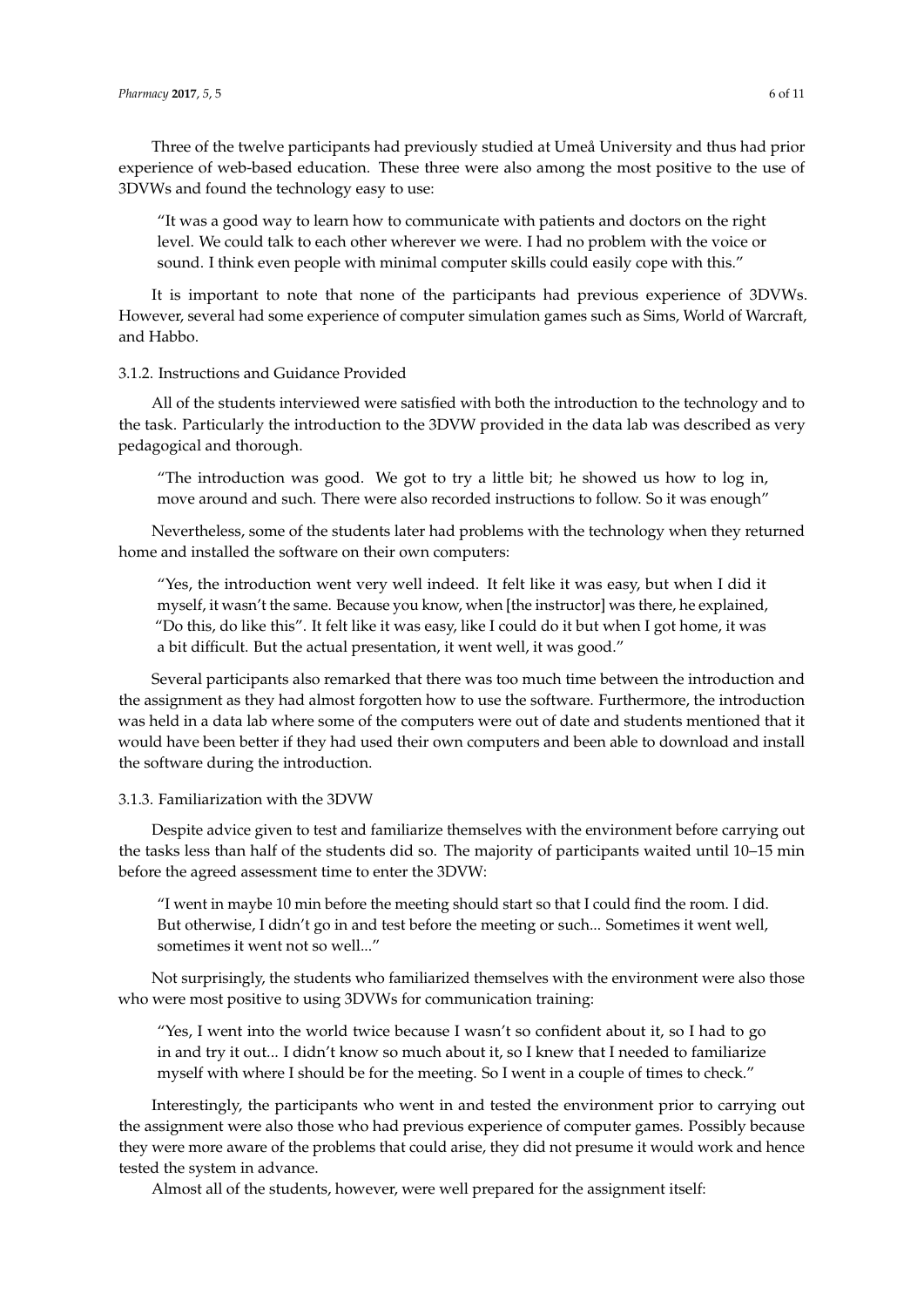"Prior to the seminar, I sat with my friend... We sat on Skype at home and talked through what he thought and what I felt. Why would I ask that question, why would he ask a different question. So we practiced, we took every illness, and analyzed 'what's wrong here?' So I prepared, tried as much as possible, get as much information from the patient so that I could solve the case."

### *3.2. Perceptions and Experiences of the Virtual Environment*

### 3.2.1. General Attitudes to the VW

The participants' perceptions of the virtual environment varied greatly. The majority were positive to using a 3DVW for educational purposes. In particular for distance students 3DVWs provide online learning opportunities for communication that are sufficiently immersive and collaborative in ways that current VLE systems cannot. The students saw the advantage in having an online environment where communication can be practiced without the need to travel to campus:

"With the assignment, you get a feeling for how to talk to the patient, how to talk to a doctor. And it was different and fun! . . . We need to be able to communicate with patients. For example, if you work in any hospital, then you have to know and understand how to talk to them, with a doctor and patient. I thought it was a great exercise actually."

Participants also felt that the knowledge they had gained in the 3DVW exercise was transferable to their work situation and that other courses that involve communication would benefit from using 3DVWs.

"Both as a clinical pharmacist and community pharmacist I think I'll find it useful in conversations with customers. It was very helpful learning how to ask about, for example, medication lists and so on and practicing communication."

For some participants, however, the 3DVW was a barrier and the exchange did not feel authentic:

"No, not entirely. It was like it was a small computer figure who was talking for me. Of course, I knew I had to go into the role and I did, but it still didn't feel real. Especially when there was so much hassle at times with the sound."

### 3.2.2. Perceived Usefulness

The majority of the students carrying out the tasks in the 3DVW described it as meaningful and considered it to have contributed to their learning. The opportunity to adopt the role of the pharmacist in an authentic situation and to practice communication with patients and doctors was perceived by many participants to be particularly useful:

"The task was very practical and it felt good. You had to act as a pharmacist and use your knowledge in practice, and also you had to act correctly in the profession. So it is a good exercise."

For the majority of the participants, it felt easy to take on the role of the pharmacist in the 3DVW and to carry out the tasks:

"Yes, actually, it did feel real. When I had my first conversation with the patient in OpenSimulator, my boyfriend sat in the same room and listened. When I finished the exercise, he asked 'Did you just talk with a patient?' It must have been a realistic conversation!"

Communication with the doctor and patient in the 3DVW was also experienced as authentic:

"To begin with it felt strange [in the 3DVW] but when I met the patient, it felt much more real. I saw the patient lying there in the bed looking ill and I thought okay, now I have to really go for this and enter the role of the pharmacist. Then it felt authentic."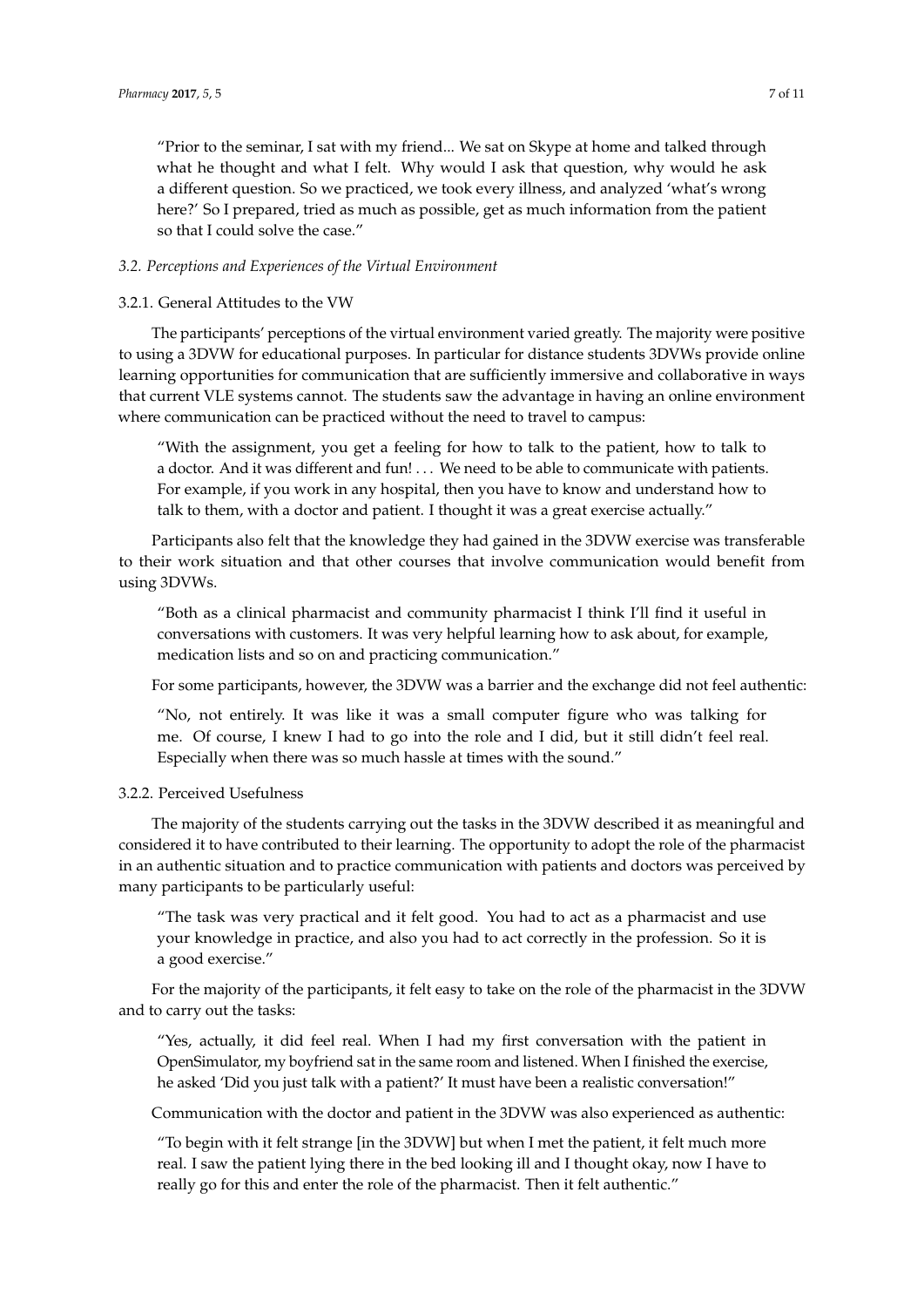### 3.2.3. Perceived Ease of Use

A third of the participants however felt that learning to use the 3DVW took too much time; time that they would rather have used for their studies:

"Yes, I think [the 3DVW] worked well. Sure, it maybe took a little more time. That's the drawback, perhaps, that it takes time to learn. First, you have the introduction, to go through and create everything, and then you have to get it installed at home. And if you have problems with it, it is clear that it is very time consuming. That's probably what is negative. You may not always have as much time left for studies as you'd like."

Nonetheless, many participants indicated that if the 3DVW was used on more courses then they would feel that the time invested in learning how to use the environment was better spent. Of those who were doubtful, the majority of the participants felt that the technology at present is too complicated and time-consuming to learn; if it were easier to use the virtual environment it would be no problem:

"I think it was because you had to learn to download the program, fix an account, log in, and then learn to move around and such. It felt a bit unnecessary because if you compare with Adobe Connect, it's just one click and you're inside the room, you enter your name, and you're inside. Then you can just talk."

A few participants were unable to solve problems with their audio and used a telephone to carry out the task. Two tried to connect from work and experienced firewall problems and one had a hardware problem with his/her own computer. For these participants the difficulties they experienced with the technology and the unfamiliar environment were a hindrance to being able to adopt the pharmacist's role.

Although half of the participants reported that they had no problem at all with the technical environment, others reported more or less serious difficulties. Nevertheless, of those with some difficulties not all were directly negative to using the 3DVW. Even participants with audio problems could see some benefits in using a virtual environment "*if the technology worked*".

Many participants reported that they experienced some degree of stress caused by the unfamiliarity and technical difficulty of using the 3DVW, particularly in an assessment context:

"It was more that you are not familiar with [3DVWs], if you do not play a lot of games and stuff, then you are not familiar, it becomes a stress factor. That is, just a small threshold. I thought it was a little risky in connection with the examination to have to think about that as well. It was a bit stressful. One should not have it in connection with the examination, I think."

It was also suggested by many participants that the task could have been carried out more easily in Adobe Connect.

"Therefore, I think maybe, it would probably have been just as well to do it through Adobe Connect. I was so stressed that I was late for my meeting [in the 3DVW]. I should be there at one o'clock and I began logging in at a quarter to, but my avatar got stuck and so I was late. When I got to the room, I was already so stressed ... For me, I saw nothing of the environment. I was just stressed out that I wouldn't get there and be able to do my assignment. So this thing about, this feeling of being in a pharmacy, or that there was a hospital, I didn't experience it."

Using Adobe Connect as an alternative has also been discussed by program management. However, it is felt that the opportunities offered by the 3DVW environment to create an authentic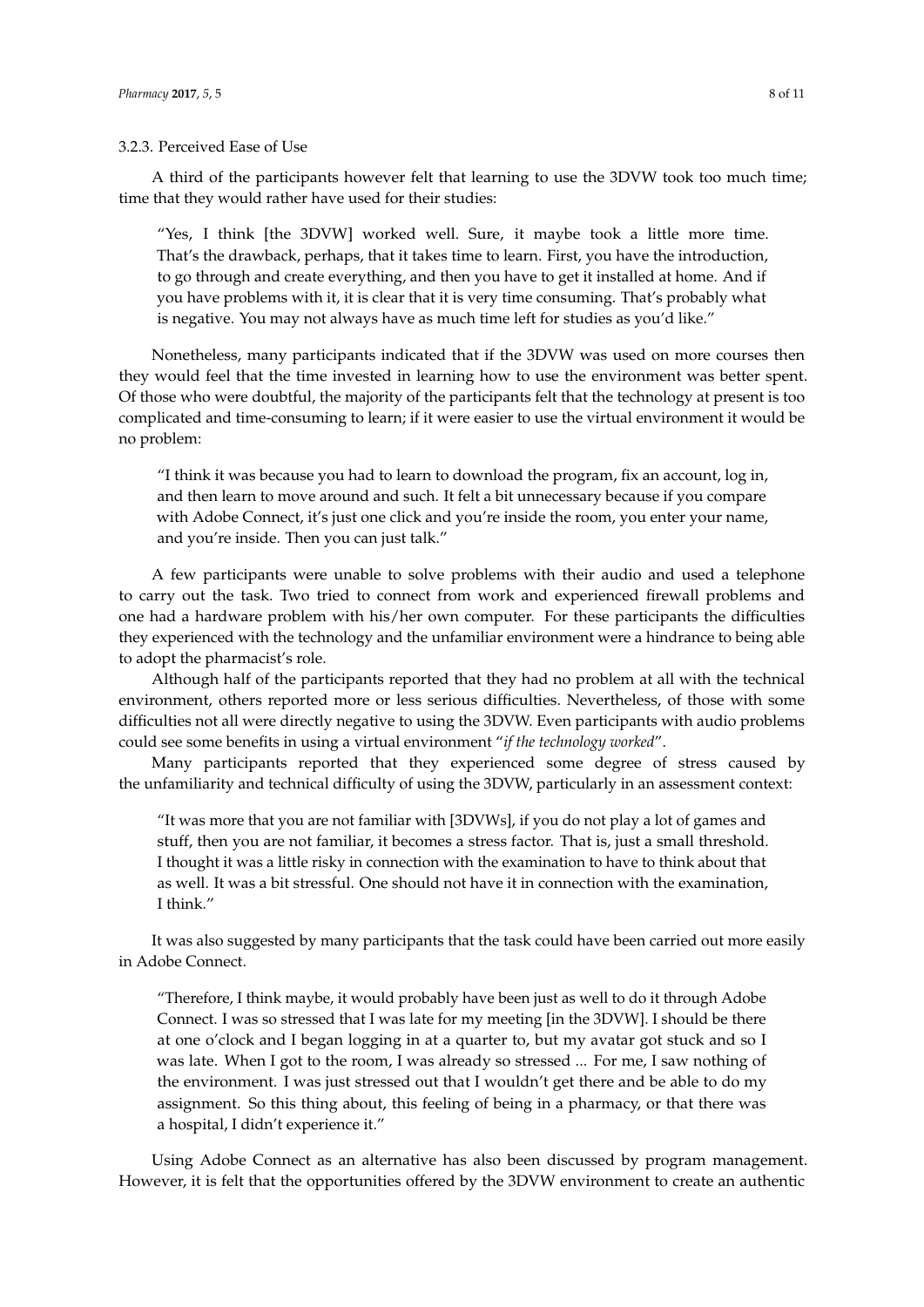task and provide anonymity for students and teachers outweigh the disadvantages. Some students also expressed that the task felt more meaningful when the identity of the other party was unknown and that they felt less nervous and found it easier to adopt the role of the pharmacist as an avatar in the 3DVW than in a role-play situation in Adobe Connect.

"I think the personal anonymity in OpenSimulator is good. You don't know who the other person is and they can't 'see' you. You are a bit hidden behind the character you play. In Adobe Connect, you can see each other so I think it's easier in OpenSimulator not to have to worry so much."

#### **4. Discussion**

Students in this study perceived the use of 3DVWs in clinical pharmacy education to be a meaningful activity and were in general positive about its use. As mentioned by Cain et al. [\[28\]](#page-12-13), 3DVWs in pharmacy education offer opportunities for engaged and active learning. Coffman and Klinger [\[29\]](#page-12-14) described how 3DVWs utilize a "constructivist approach" to learning where students are provided with learning opportunities that challenge them to "learn by experiencing and through applied activities, rather than by direct instruction and passive involvement." However, healthcare educators need to explore how students engage with these 3DVWs. Consistent with the technology acceptance model (TAM), this study showed how students value the learning experience but the level of engagement relates to not only their computer skills and ease of use but also to the value they place on VWs as a learning environment. In this study, students who described confidence in using computers perceived the 3DVW as easy to use and useful—the ones who stated that they "weren't computer people" were more negative, did not train (or practice in the 3DVW ) and had greater difficulties; for them technology was seen as a barrier to learning.

However, it is not as simple as thinking that improving students' general computer skills will improve their learning experience in the 3DVW. Both perceived ease of use and usefulness appear to play an important role for the students. If they do not perceive learning the technology as useful (since it is only used in one course) they do not feel motivated to put the time into learning how to use it. If they also perceive it to be difficult to use, their motivation is even lower. Prosser [\[30\]](#page-12-15) also discusses the importance of the students' approaches to learning for acceptance of new technologies in the learning environment. Student learning outcomes from the use of new technologies depend on how they see the aims of the new technologies, how they experience the workload associated with use of technology and their perceptions of what will be rewarded in the assessment. Furthermore, success will depend on whether they approach the technology with the intention to learn and understand or with the intention of just completing the task; that is to say if they have a deep approach to learning or a surface approach [\[31\]](#page-12-16).

One implication is that the usefulness of 3DVWs needs to be emphasized prior to the activity; it needs to be embedded in the program from year one (used on more courses) and made simpler to use. This may improve student perceptions of learning in 3DVWs for those studying on the Bachelor of Science in Pharmacy program at Umeå University, however only 3 of the 12 respondents had formerly completed this program at Umeå before enrolling on the Master of Pharmacy program. 3DVWs do add an additional layer of complexity to the learning environment. Not only for students but also for teaching staff, and it has been argued that they place new demands on teachers in the design of appropriate activities and the adoption of a student-centered approach to teaching and learning [\[32](#page-12-17)[,33\]](#page-12-18). As described by Cain et al. [\[28\]](#page-12-13), the use of 3DVW applications may be limited by the learning curve associated with their use (both for teachers and students). However, with the advances of technology this barrier could soon be overcome. Current developments within the field of virtual reality and head-mounted displays such as Oculus Rift are certainly promising, however at present this would not be feasible due to the cost of equipping students with the necessary technology. Nevertheless, it is important to consider the cost of upgrading and modernizing the current 3DVW on an ongoing basis and having access to information technology (IT) support. Some changes in the 3DVW activity have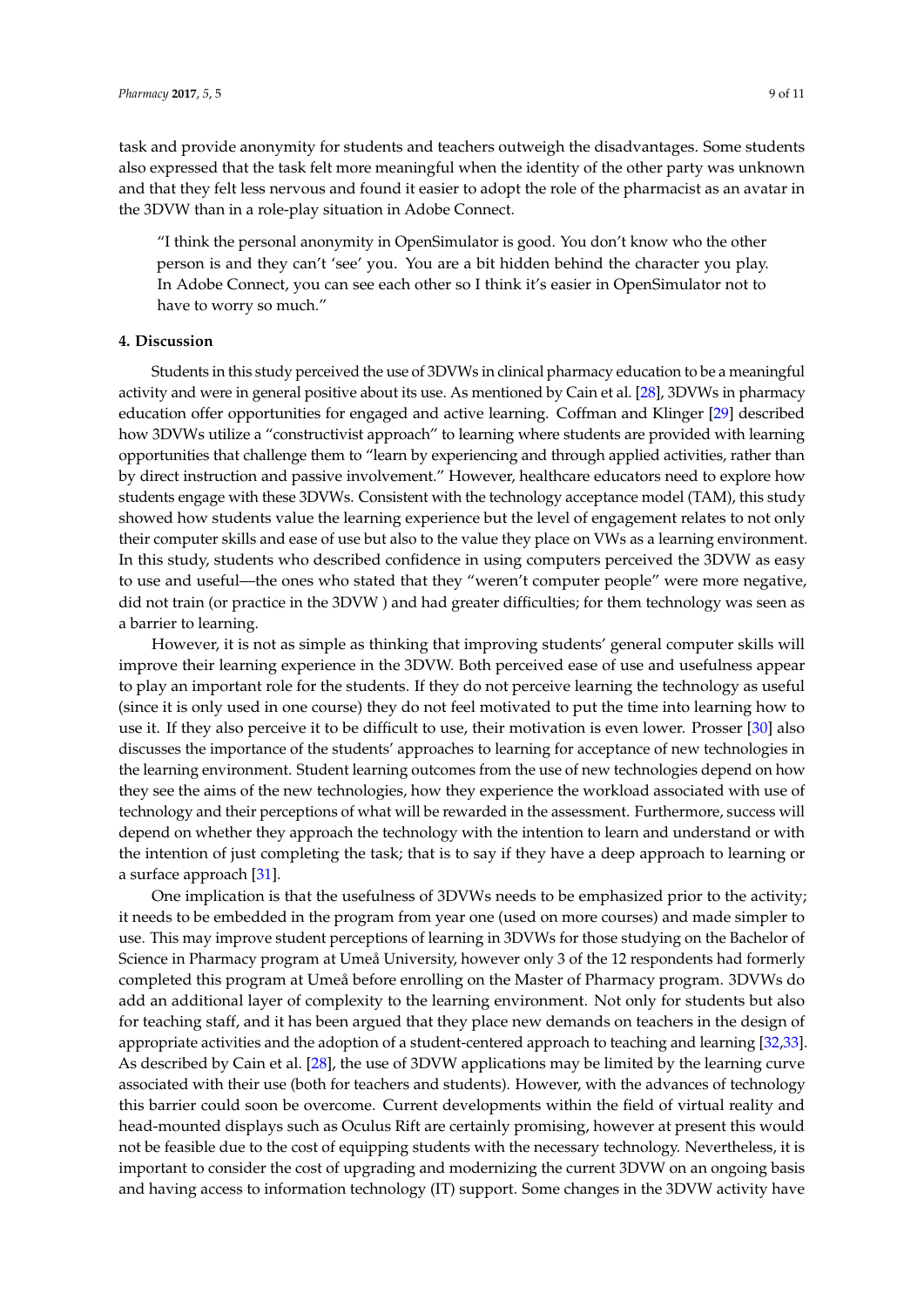been implemented as a response to the results from this study. Instructional videos on how to install and use OpenSimulator are now available on Ping Pong (the program LMS). The students can watch this video any time. A meeting is also now held via Adobe connect (a communication software) where the students meet the person in charge of providing IT support. After this meeting on the same afternoon, the first 3DVW exercise takes place and the rest of the exercises are now held closer to each other (i.e., almost every week).

# **5. Conclusions**

3DVWs have an enormous potential for pharmacy education, but they need to be easier to use and well integrated into the curriculum if their advantages are to be exploited. It seems necessary to emphasize to students how 3DVWs can support their learning and also the necessity of spending time familiarizing themselves with the 3DVW environment if they are to have a better learning experience.

**Acknowledgments:** Gisselle Gallego was supported by Carl Wilhelm Scheele visiting professor from the Swedish Research Council. The investigators would like to thank the students who agreed to be interviewed.

**Author Contributions:** All authors contributed to study design and prepared the manuscript; C.E. performed the interviews; C.E. and G.G. analyzed the data; all authors critically revised, contributed with comments, and approved the final version of the manuscript.

**Conflicts of Interest:** The authors declare no conflict of interest.

## **References**

- <span id="page-11-0"></span>1. Shershneva, M.; Kim, J.H.; Kear, C.; Heyden, R.; Heyden, N.; Lee, J.; Mitchell, S. Motivational interviewing workshop in a virtual world: Learning as avatars. *Fam. Med.* **2014**, *46*, 251–258. [\[PubMed\]](http://www.ncbi.nlm.nih.gov/pubmed/24788420)
- <span id="page-11-1"></span>2. Ghanbarzadeh, R.; Ghapanchi, A.H.; Blumenstein, M.; Talaei-Khoei, A. A decade of research on the use of three-dimensional virtual worlds in health care: A systematic literature review. *J. Med. Internet Res.* **2014**, *16*, e47. [\[CrossRef\]](http://dx.doi.org/10.2196/jmir.3097) [\[PubMed\]](http://www.ncbi.nlm.nih.gov/pubmed/24550130)
- <span id="page-11-2"></span>3. Southgate, E.; Smith, S.P.; Cheers, H. Immersed in the Future: A Roadmap of Existing and Emerging Technologies for Career Exploration Newcastle: DICE Research. 2016. Available online: [http://dice.](http://dice.newcastle.edu.au/DRS_3_2016.pdf) [newcastle.edu.au/DRS\\_3\\_2016.pdf](http://dice.newcastle.edu.au/DRS_3_2016.pdf) (accessed on 7 November 2016).
- <span id="page-11-3"></span>4. Dalgarno, B.; Lee, M.J.W. What are the learning affordances of 3-D virtual environments? *Br. J. Educ. Psychol.* **2010**, *41*, 10–32. [\[CrossRef\]](http://dx.doi.org/10.1111/j.1467-8535.2009.01038.x)
- <span id="page-11-4"></span>5. Minocha, S.; Reeves, A.J. Design of learning spaces in 3D virtual worlds: An empirical investigation of Second Life. *Learn. Media Technol.* **2010**, *35*, 111–137. [\[CrossRef\]](http://dx.doi.org/10.1080/17439884.2010.494419)
- <span id="page-11-5"></span>6. Savin-Baden, M.; Tombs, C.; Poulton, T.; Conradi, E.; Kavia, S.; Burden, D.; Beaumont, C. An evaluation of implementing problem-based learning scenarios in an immersive virtual world. *Int. J. Med. Educ.* **2011**, *2*, 116–124. [\[CrossRef\]](http://dx.doi.org/10.5116/ijme.4e92.b22f)
- <span id="page-11-6"></span>7. Lim, K. The six learnings of second life: A framework for designing curricular interventions in-world. *J. Virtual Worlds Res.* **2009**, *2*, 3–11.
- <span id="page-11-7"></span>8. Salmon, G.; Nie, M.; Edirisingha, P. Developing a five-stage model of learning in Second Life. *Educ. Res.* **2010**, *52*, 169–182. [\[CrossRef\]](http://dx.doi.org/10.1080/00131881.2010.482744)
- <span id="page-11-8"></span>9. Gamberini, L.; Barresi, G.; Maier, A.; Scarpetta, F. A game a day keeps the doctor away: A short review of computer games in mental healthcare. *J. CyberTher. Rehabil.* **2008**, *1*, 127–145.
- <span id="page-11-9"></span>10. Boulos, M.N.K.; Hetherington, L.; Wheeler, S. Second Life: An overview of the potential of 3-D virtual worlds in medical and health education. *Health Inf. Libr. J.* **2007**, *24*, 233–245. [\[CrossRef\]](http://dx.doi.org/10.1111/j.1471-1842.2007.00733.x) [\[PubMed\]](http://www.ncbi.nlm.nih.gov/pubmed/18005298)
- <span id="page-11-10"></span>11. Oh, K.; Nussli, N. Teacher training in the use of a three-dimensional immersive virtual world: Building understanding through first-hand experiences. *J. Teach. Learn. Technol.* **2014**, *3*, 33–58. [\[CrossRef\]](http://dx.doi.org/10.14434/jotlt.v3n1.3956)
- <span id="page-11-11"></span>12. Fitzimons, S.; Farren, M. A brave new world: Considering the pedagogic potential of Virtual World Field Trips (VWFTs) in initial teacher education. *Int. J. Transform. Res.* **2016**, *3*, 9–15.
- <span id="page-11-12"></span>13. Knutzen, B.; Kennedy, D. The Global Classroom Project: Learning a Second Language in a Virtual Environment. *Electron. J. E-Learn.* **2010**, *10*, 90–106.
- <span id="page-11-13"></span>14. Warburton, S. Second Life in higher education: Assessing the potential for and the barriers to deploying virtual worlds in learning and teaching. *Br. J. Educ. Technol.* **2009**, *40*, 414–426. [\[CrossRef\]](http://dx.doi.org/10.1111/j.1467-8535.2009.00952.x)